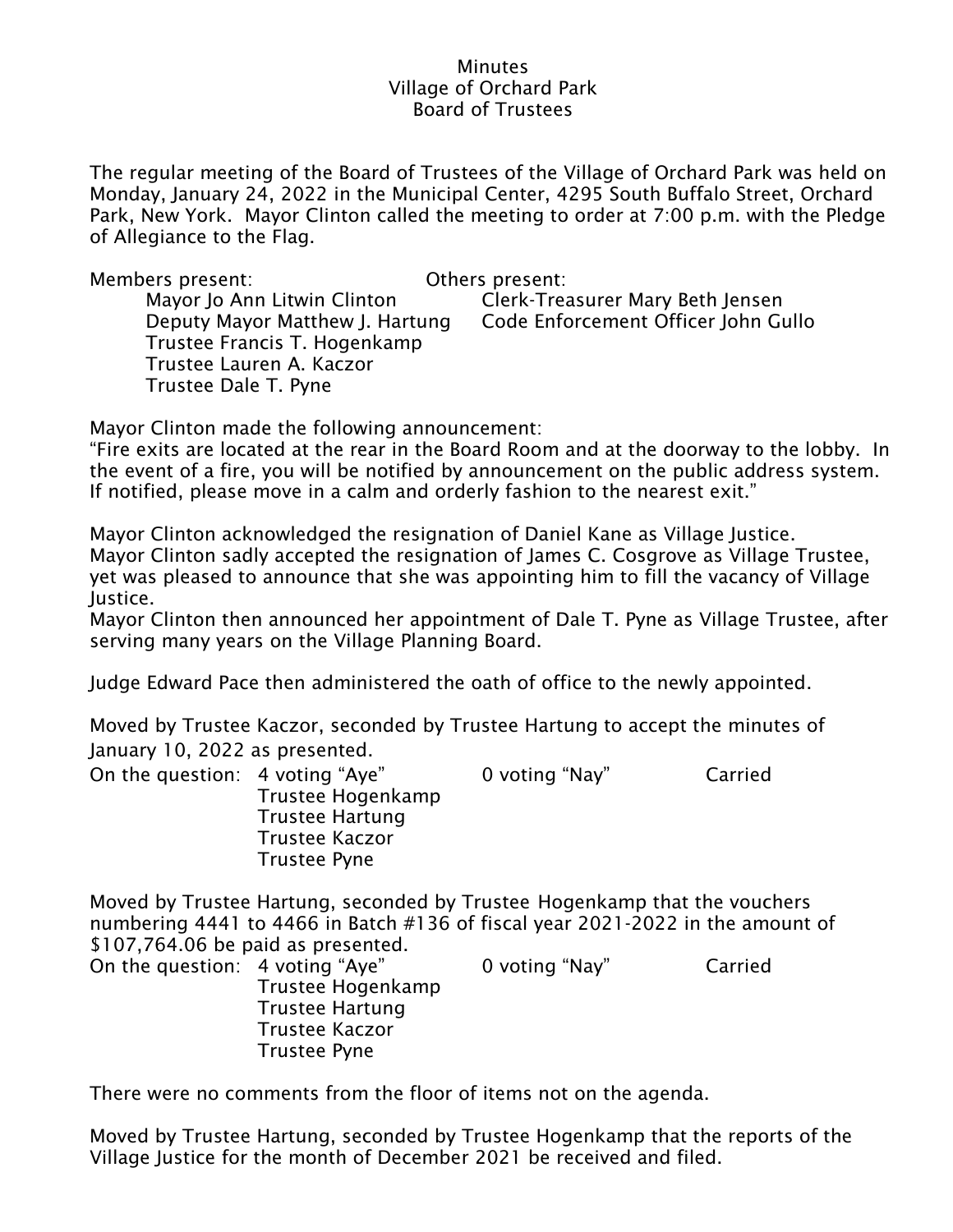On the question: 4 voting "Aye" 0 voting "Nay" Carried Trustee Hogenkamp Trustee Hartung Trustee Kaczor Trustee Pyne

- Code Enforcement Officer John Gullo asked residents to clear snow away from fire hydrants in their yard.
- **•** Trustee Kaczor wished Jim Cosgrove the best and welcomed Dale Pyne to the Board.
- Deputy Mayor Hartung seconded Trustee Kaczor's sentiments. He also listed contact information to report potholes for Village, County and State roads within the Village. Deputy Mayor Hartung asked residents to remind their snowplow contractors that snow is not to be placed on Village right-of-way, including piling it at the end of the driveways.
- Trustee Hogenkamp congratulated Jim Cosgrove and is excited to work with Dale Pyne on the Village Board.
- Trustee Pyne is very excited to be a member of the Village Board, after serving 19 years on the Village Planning Board.
- Clerk Treasurer Jensen had nothing to report.
- Mayor Clinton echoed previous well wishes to the newly appointed.

Moved by Trustee Kaczor, seconded by Trustee Hartung authorizing Mayor Clinton to sign an amendment to the Village Agreement with Waste Management, adding "At Your Door Collection Services", beginning April 1, 2022.

| On the question: 4 voting "Aye" |                        | 0 voting "Nay" | Carried |
|---------------------------------|------------------------|----------------|---------|
|                                 | Trustee Hogenkamp      |                |         |
|                                 | <b>Trustee Hartung</b> |                |         |
|                                 | <b>Trustee Kaczor</b>  |                |         |
|                                 | <b>Trustee Pyne</b>    |                |         |

Moved by Trustee Hogenkamp, seconded by Trustee Pyne that a public hearing be scheduled and advertised for February 14, 2022 at 7:00 p.m. to hear public comment on a Local Law, amending the Code of the Village of Orchard Park, §225 "Zoning". A copy of the amendment will be available in the Village Office on February 7, 2022 and at the Public Hearing.

| On the question: voting "Aye" |                        | voting "Nay" | Carried |
|-------------------------------|------------------------|--------------|---------|
|                               | Trustee Hogenkamp      |              |         |
|                               | <b>Trustee Hartung</b> |              |         |
|                               | <b>Trustee Pyne</b>    |              |         |
|                               | <b>Trustee Kaczor</b>  |              |         |

Moved by Trustee Pyne, seconded by Trustee Kaczor that Mayor Clinton be authorized to contract with John Slisz to provide Grant Writing Services to the Village of Orchard Park.